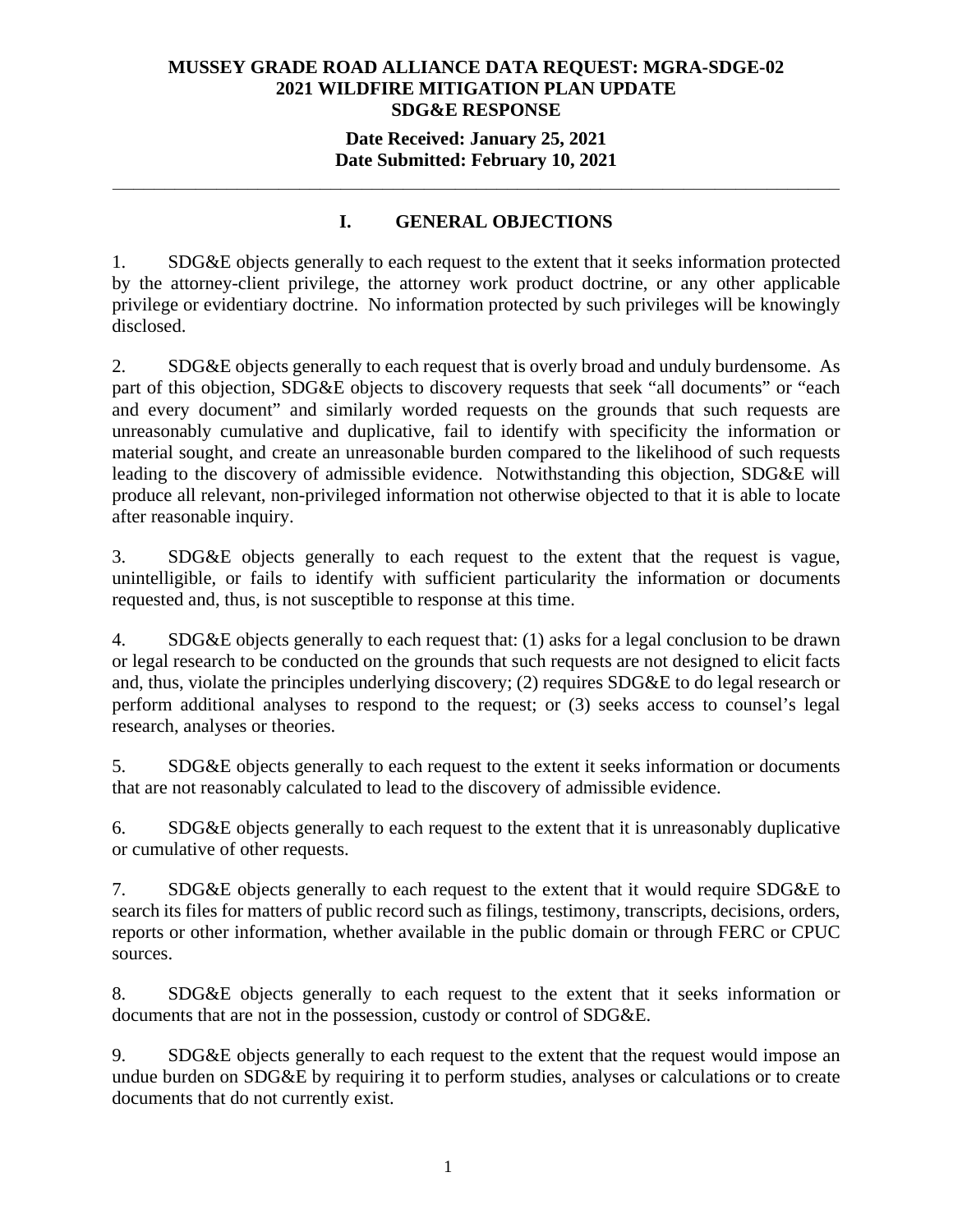## **MUSSEY GRADE ROAD ALLIANCE DATA REQUEST: MGRA-SDGE-02 2021 WILDFIRE MITIGATION PLAN UPDATE SDG&E RESPONSE**

## **Date Received: January 25, 2021 Date Submitted: February 10, 2021**

**\_\_\_\_\_\_\_\_\_\_\_\_\_\_\_\_\_\_\_\_\_\_\_\_\_\_\_\_\_\_\_\_\_\_\_\_\_\_\_\_\_\_\_\_\_\_\_\_\_\_\_\_\_\_\_\_\_\_\_\_\_\_\_\_\_\_\_\_\_\_** 

10. SDG&E objects generally to each request that calls for information that contains trade secrets, is privileged or otherwise entitled to confidential protection by reference to statutory protection. SDG&E objects to providing such information absent an appropriate protective order.

#### **II. EXPRESS RESERVATIONS**

1. No response, objection, limitation or lack thereof, set forth in these responses and objections shall be deemed an admission or representation by SDG&E as to the existence or nonexistence of the requested information or that any such information is relevant or admissible.

2. SDG&E reserves the right to modify or supplement its responses and objections to each request, and the provision of any information pursuant to any request is not a waiver of that right.

3. SDG&E reserves the right to rely, at any time, upon subsequently discovered information.

4. These responses are made solely for the purpose of this proceeding and for no other purpose.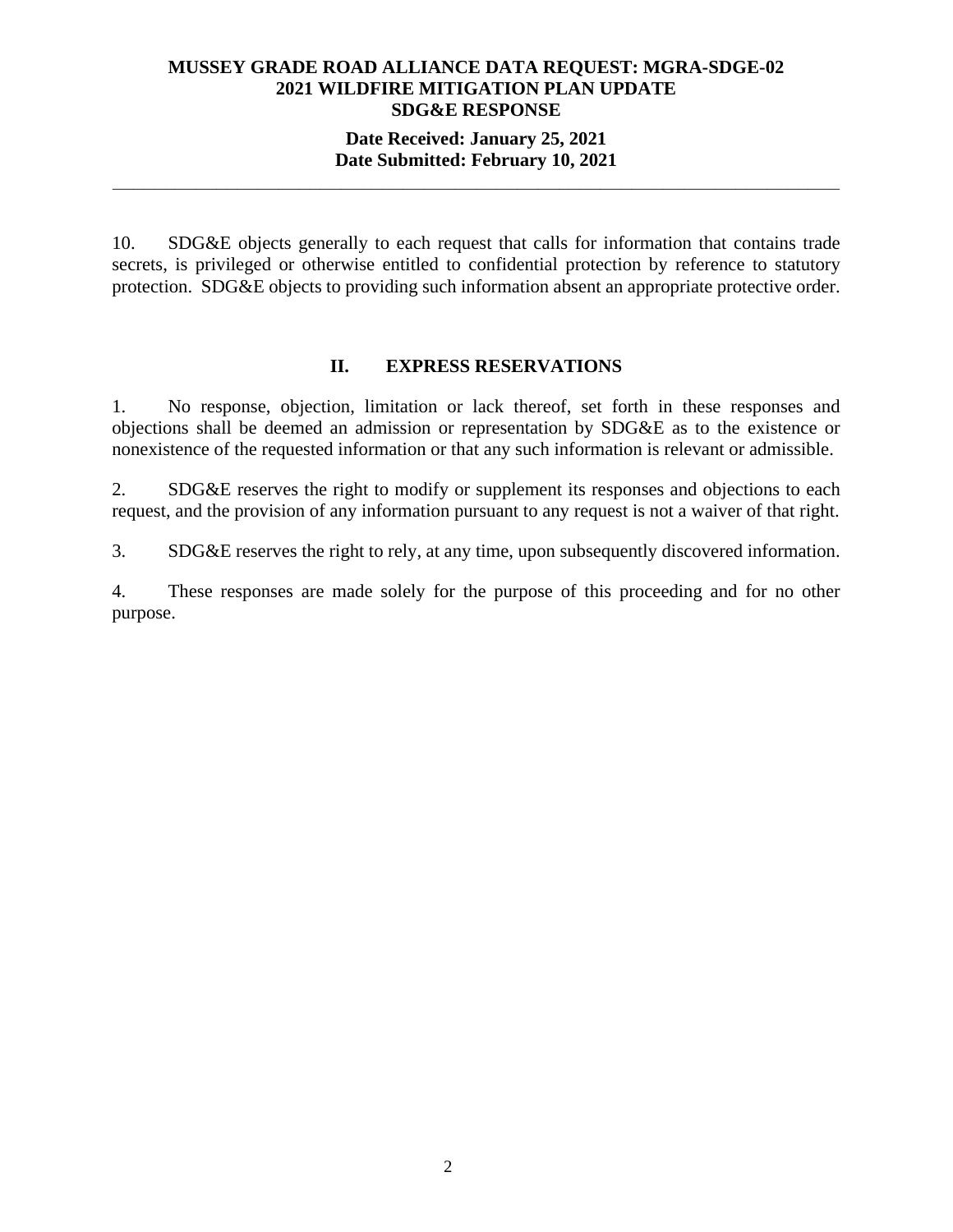### **MUSSEY GRADE ROAD ALLIANCE DATA REQUEST: MGRA-SDGE-02 2021 WILDFIRE MITIGATION PLAN UPDATE SDG&E RESPONSE**

## **Date Received: January 25, 2021 Date Submitted: February 10, 2021**

**\_\_\_\_\_\_\_\_\_\_\_\_\_\_\_\_\_\_\_\_\_\_\_\_\_\_\_\_\_\_\_\_\_\_\_\_\_\_\_\_\_\_\_\_\_\_\_\_\_\_\_\_\_\_\_\_\_\_\_\_\_\_\_\_\_\_\_\_\_\_** 

*Utilities are required to provide data upon request to stakeholders under WSD-001. At the request of the Wildfire Safety Division, utilities have begun to provide GIS data to WSD in geodatabase format via a secure Commission website, with updates provided as part of quarterly reports.* 

*As per WSD-011, utility data is provided in quarterly reports so that analysis can be "frontloaded" prior to the issuance of the Wildfire Mitigation Plans.1 IOUs provided GIS data to WSD in September and December 2020.* 

*Data request are being issued to SCE, PG&E, and SDG&E, and follows up on the previous requests. Response time specified in WSD-01 is three business days, with exceptions requiring notification of the Wildfire Safety Division director.* 

*Unless otherwise indicated, incident data is being requested for 2020, 2019, and prior years. If any of this data was disclosed in previous data requests by MGRA and other parties, please provide a link to it.2*

## **III. RESPONSES**

## **QUESTION 1:**

Please provide the most recent available geodatabase comprised of the non-confidential portion of the GIS data uploaded to the WSD website containing **PSPS Event records including specifically all perimeter, timing, and damage data** that is reported to WSD and to the Safety Enforcement Division as part of PSPS event reporting. Damage records should include at the least location, type of damage, any photos, and date and time of report. Customer meter records may be omitted from the data response.

#### **OBJECTION:**

SDG&E objects to this request on the grounds set forth in General Objection Nos. 2, 5, and 9. Subject to the foregoing objections, SDG&E responds as follows.

#### **RESPONSE 1:**

Please refer to "MGRA\_SDGE\_DR2.gdb" and "MGRA\_SDGE\_DR2\_PSPS\_damage\_photos.zip."

<sup>&</sup>lt;sup>1</sup> WSD-011; Attachment 2.1; p. 1 – "Accordingly, the WSD will consider these four key elements for the 2021 WMP Update submission and review process: 1. Frontload data collection. This would extend the timeframe for WSD and stakeholder review of relevant utility data in advance of the WMP submission and review period, in addition to reducing the need for follow-up data requests. This means some data is collected prior to the annual WMP through Quarterly Reports..."

<sup>&</sup>lt;sup>2</sup> Note, SDG&E has provided outage and ignition data for 2020 and does not have to re-supply this data or any link to it.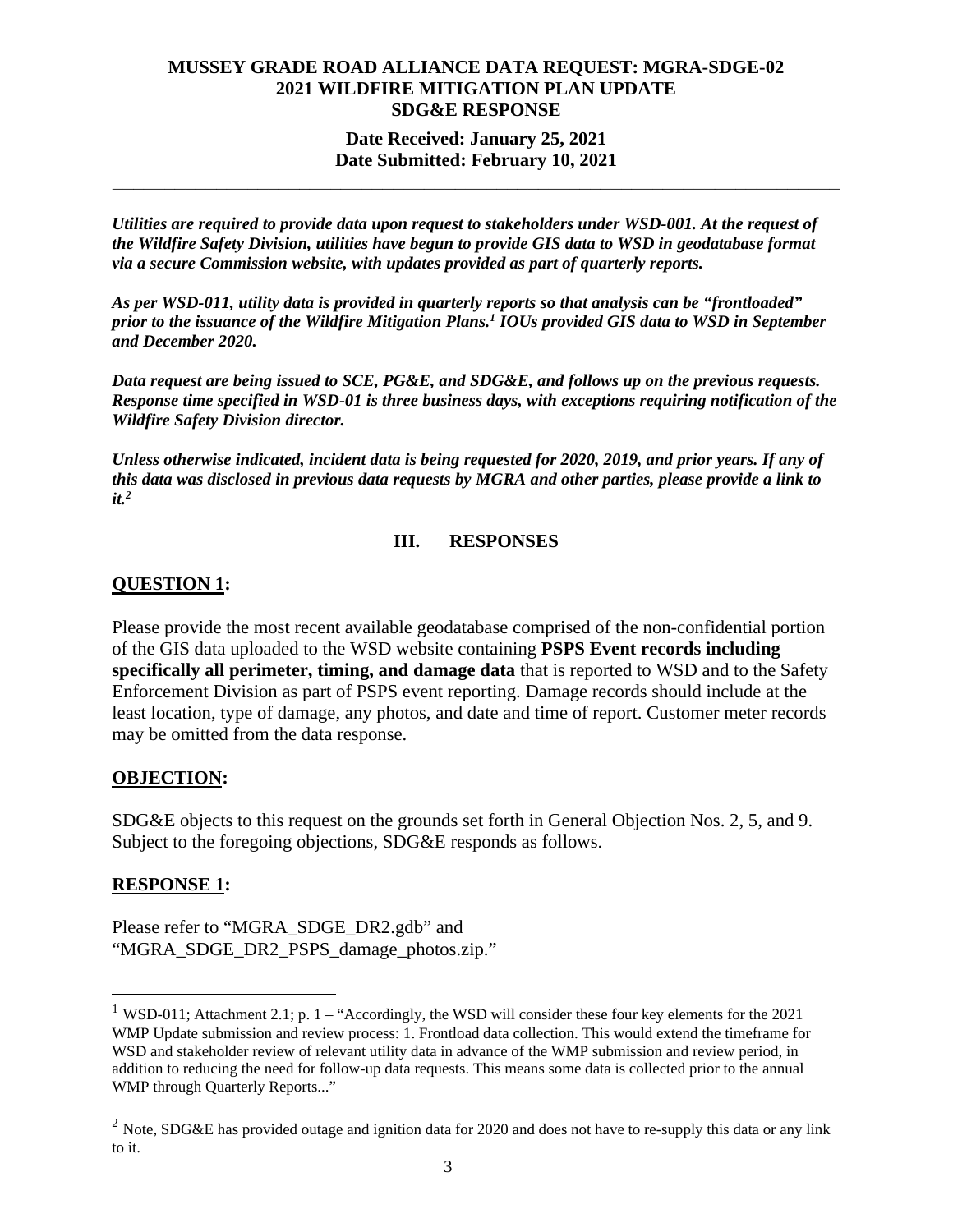## **MUSSEY GRADE ROAD ALLIANCE DATA REQUEST: MGRA-SDGE-02 2021 WILDFIRE MITIGATION PLAN UPDATE SDG&E RESPONSE Date Received: January 25, 2021 Date Submitted: February 10, 2021**

**\_\_\_\_\_\_\_\_\_\_\_\_\_\_\_\_\_\_\_\_\_\_\_\_\_\_\_\_\_\_\_\_\_\_\_\_\_\_\_\_\_\_\_\_\_\_\_\_\_\_\_\_\_\_\_\_\_\_\_\_\_\_\_\_\_\_\_\_\_\_** 

#### **QUESTION 2:**

Please provide the most recent available geodatabase comprised of the non-confidential portion of the GIS data uploaded to the WSD website containing **ignition data** that is reported to WSD as part of *risk* event reporting. Please provide entire the historical data set available within the database.

#### **OBJECTION:**

SDG&E objects to this request on the grounds set forth in General Objection Nos. 2, 5, and 9. Subject to the foregoing objections, SDG&E responds as follows.

#### **RESPONSE 2:**

Please refer to "MGRA\_SDGE\_DR2.gdb."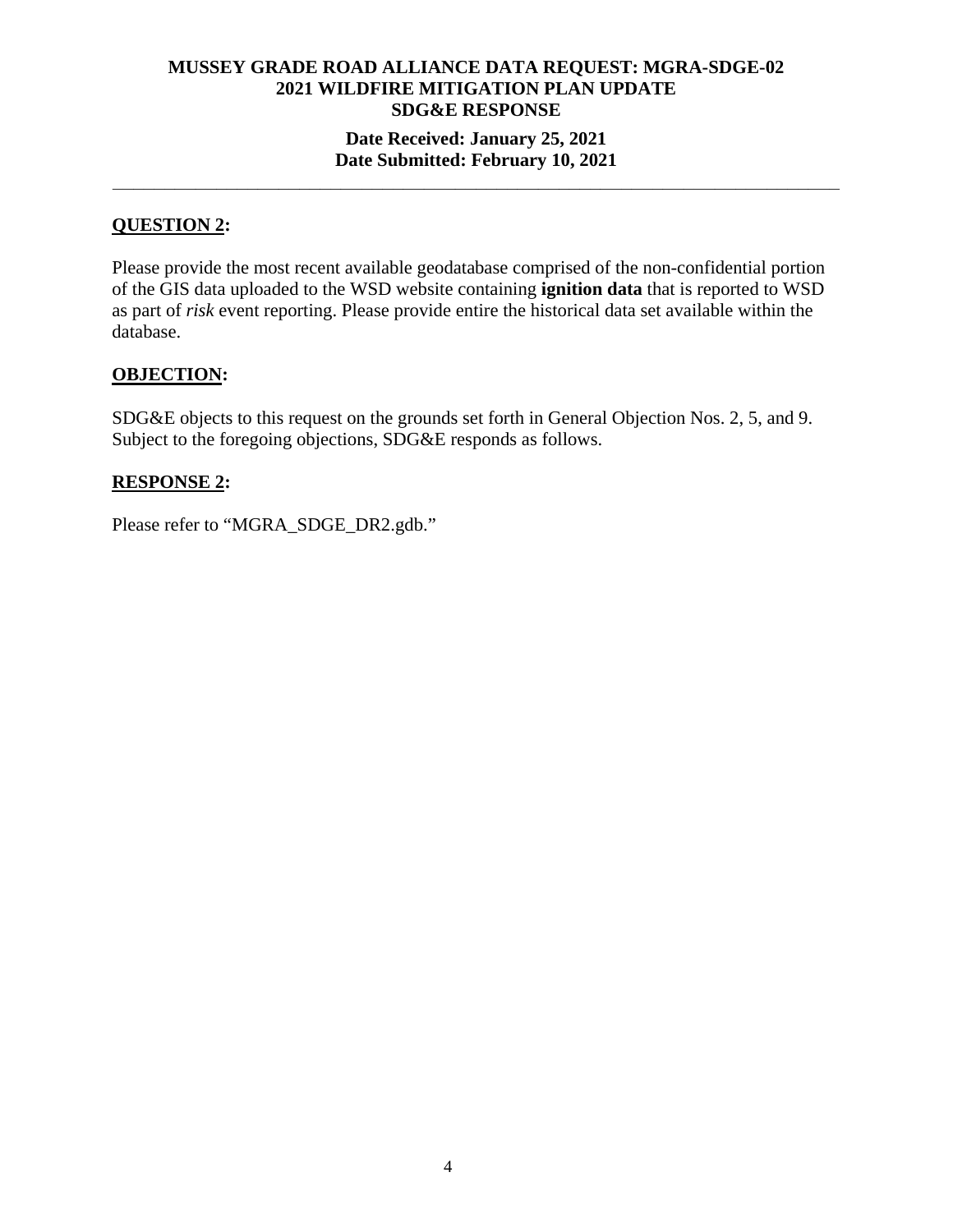# **MUSSEY GRADE ROAD ALLIANCE DATA REQUEST: MGRA-SDGE-02 2021 WILDFIRE MITIGATION PLAN UPDATE SDG&E RESPONSE Date Received: January 25, 2021**

### **Date Submitted: February 10, 2021 \_\_\_\_\_\_\_\_\_\_\_\_\_\_\_\_\_\_\_\_\_\_\_\_\_\_\_\_\_\_\_\_\_\_\_\_\_\_\_\_\_\_\_\_\_\_\_\_\_\_\_\_\_\_\_\_\_\_\_\_\_\_\_\_\_\_\_\_\_\_**

## **QUESTION 3:**

Please provide the most recent available geodatabase comprised of the non-confidential portion of the GIS data uploaded to the WSD website containing **outage data** that is reported to WSD as part of *risk* event reporting. Please provide entire the historical data set available within the database.

## **OBJECTION:**

SDG&E objects to this request on the grounds set forth in General Objection Nos. 2, 5, and 9. Subject to the foregoing objections, SDG&E responds as follows.

#### **RESPONSE 3:**

Please refer to "MGRA\_SDGE\_DR2.gdb."